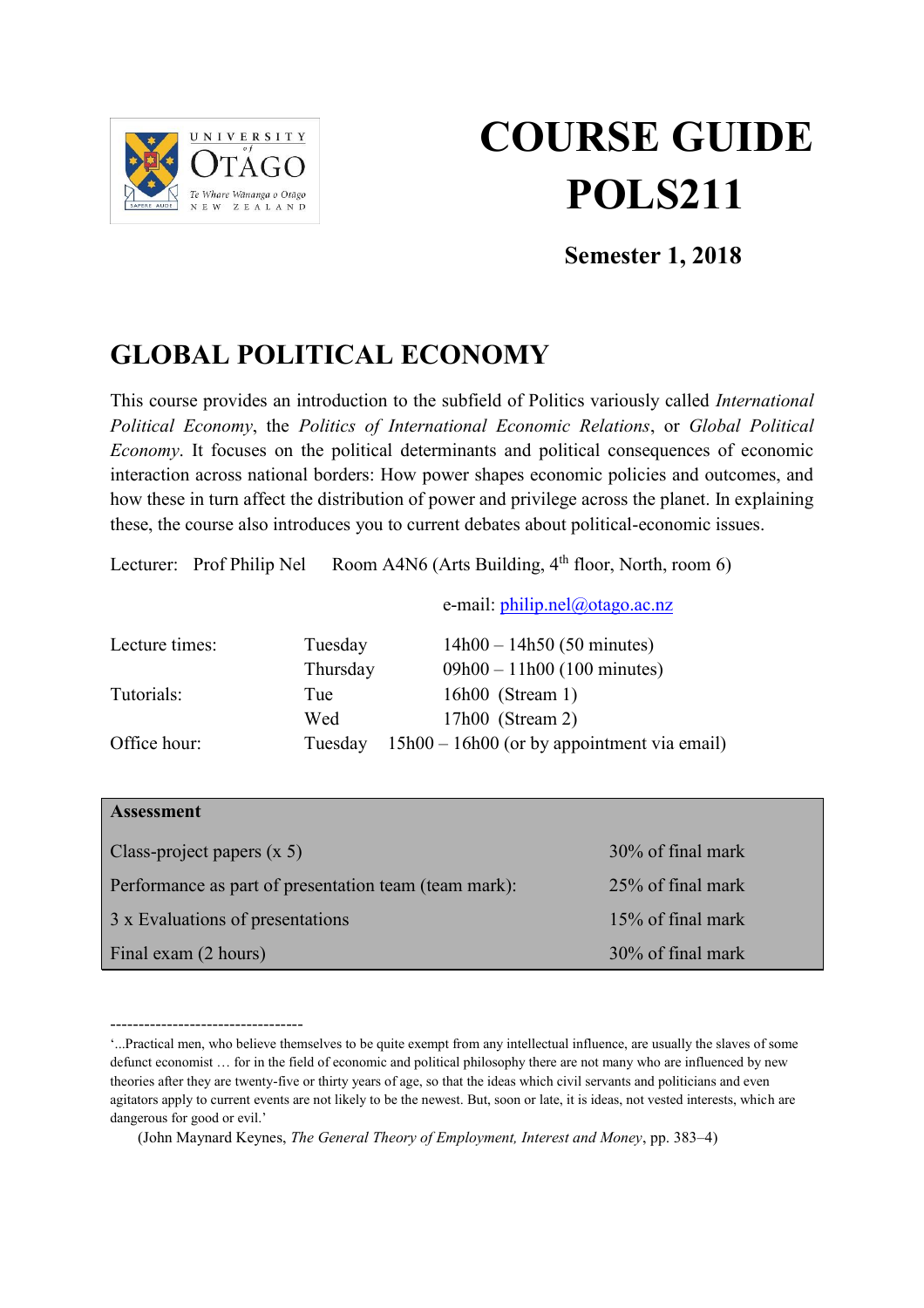# **CONTENTS**

| Academic integrity                         | 3  |
|--------------------------------------------|----|
| Aim and outcomes                           | 4  |
| Assessment                                 | 5  |
| Class-project paper                        | 5  |
| Group presentation                         | 6  |
| Presentation evaluation                    |    |
| <i>Tutorials</i>                           |    |
| Exam                                       | 8  |
| Outline and example of class-project paper | 9  |
| Assistance for students                    | 11 |
| Referencing                                | 12 |
| Programme (including readings)             | 15 |

There are many online sources on economic concepts. Be careful which ones you use, though.

I recommend the following:

*The Princeton Encyclopedia of the World Economy*, available through Central Library resources (sign in, first) at: [https://search-proquest](https://search-proquest-com.ezproxy.otago.ac.nz/publication/publications_54968?accountid=14700)com.ezproxy.otago.ac.nz/publication/publications 54968?accountid=14700

*The Economist*, 'Economics A-Z'. Available at <http://www.economist.com/economics-a-to-z>

*International Encyclopedia of Political Science* Available at:<http://knowledge.sagepub.com/view/intlpoliticalscience/n647.xml>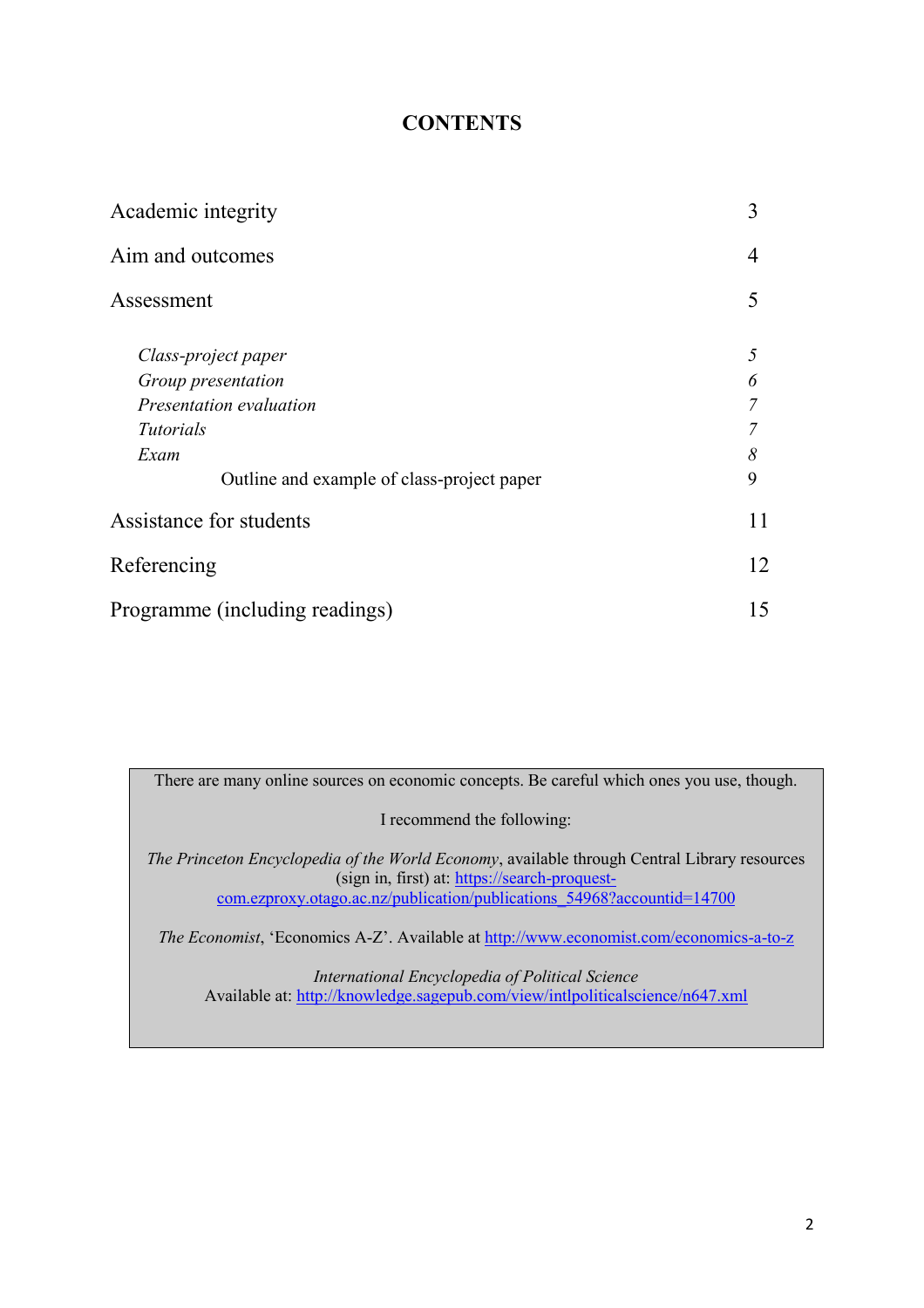# **Academic Integrity**

Having integrity means being honest in all your study activities, including the writing and submission of assignments, reports, and essays. Academic integrity is a personal virtue and is the basis for appropriate decision-making and behaviour in an academic context. This virtue is informed by the values of honesty, trust, responsibility, fairness, respect, and courage. Students are expected to be aware of, and act in accordance with, the University's Academic Integrity Policies:

# <http://www.otago.ac.nz/administration/policies/otago116838.html>

Academic Misconduct, such as plagiarism or cheating, is a breach of Academic Integrity and is taken very seriously by the University. Types of misconduct include plagiarism, copying, unauthorised collaboration, taking unauthorised material into a test or exam, impersonation, and assisting someone else's misconduct. A more extensive list of the types of academic misconduct and associated processes and penalties is available in the University's Student Academic Misconduct Procedures:

# <http://www.otago.ac.nz/administration/policies/otago116850.html>

It is your responsibility to be aware of and use acceptable academic practices when completing your assessments. To access the information in the Academic Integrity Policy and learn more, please visit:

# [www.otago.ac.nz/study/academicintegrity](http://www.otago.ac.nz/study/academicintegrity)

or ask at the Student Learning Centre or Library. If you have any further questions, please ask your lecturer.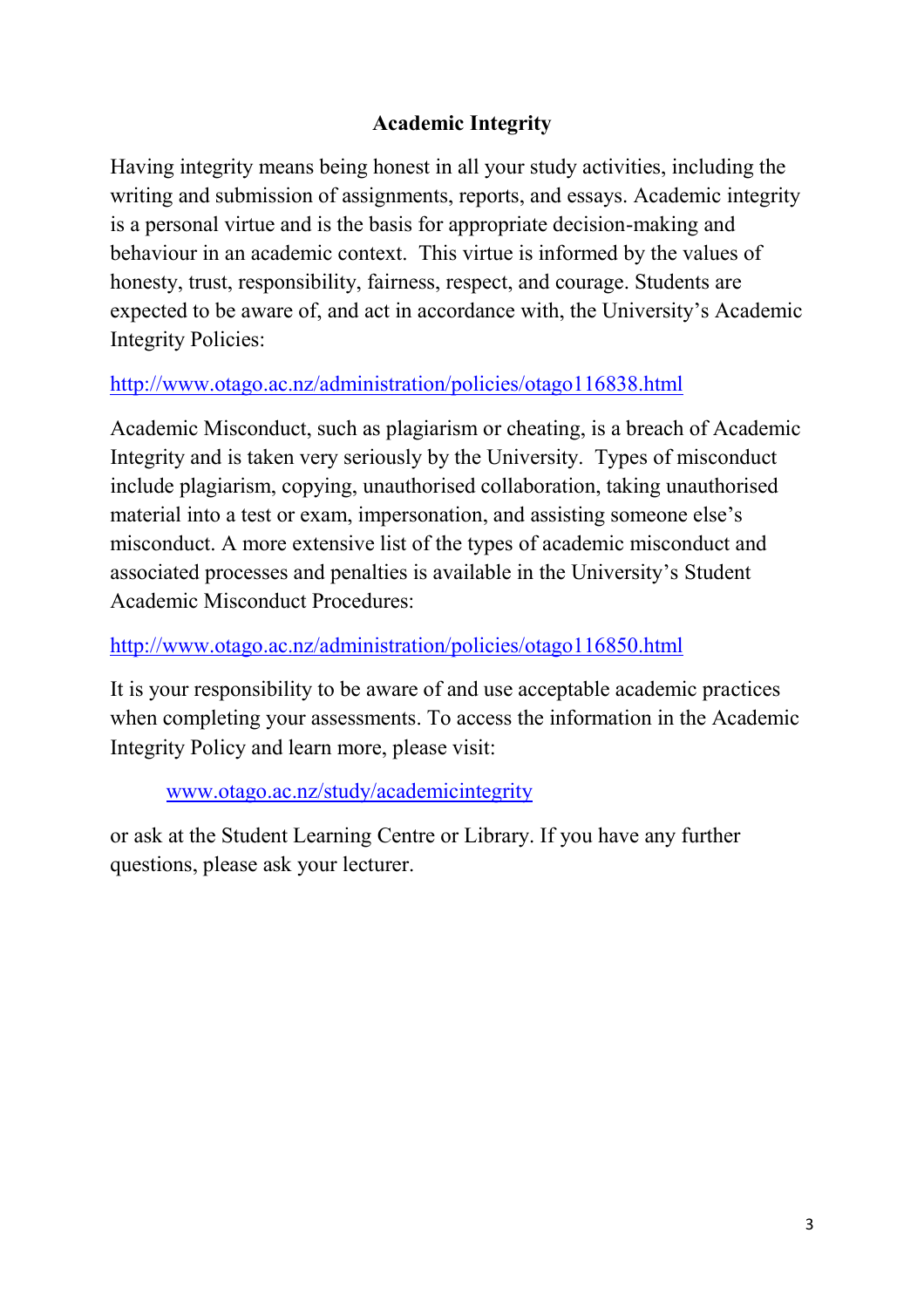#### **Aim and Outcomes**

This course provides an introduction to the subfield of Politics variously called *International Political Economy*, the *Politics of International Economic Relations*, or *Global Political Economy*. It focuses on the political determinants and political consequences of economic interaction across national borders.

I prefer to use the name *Global Political Economy*, for two reasons: firstly, the word 'international' has become associated too closely with the system of states. In the global economy, states are not the only important actors. The term 'global', in contrast, tries to capture something of the broad plurality of actors that are economically and politically significant. Secondly, the world economy has indeed become 'global', that is, it has become an intertwined all-encompassing whole in which time and space have become compressed and transformed.

I follow the convention in English of using capital letters to refer to a field of study  $(= \text{Global})$ Political Economy' is regarded as a subfield of 'Political Science'). We refer to the reality being studied, in this case 'the global political economy', by using the lower case.

The general aim of this course is to enable you to develop *your own* theoretically-informed and factually-based assessment of core dimensions of the interactions between sources of political power and authority and economic institutions (which are sources of authority in their own right), how they impinge on our daily lives, and the effects of these interactions on patterns of privilege and marginalization in the world. No prior knowledge of Economics is required, but I require you to be willing to learn how commentators on economic issues use core economic concepts and indicators.

As an introductory course, the emphasis will fall on developing basic discipline-related capabilities.

These include the ability to:

- Identify and analyse the main features of and trends in the various domains/areas of the global political economy.
- Identify and evaluate the main theoretical perspectives that are used by analysts and decision makers in this field of study.
- Find and interpret data and information on aspects of the global political economy, and relate it to local issues and concerns.
- Identify the characteristics of 'good arguments' in this field of study, and to apply these insights in developing your own style of argument.
- Find your way into the scholarly literature produced in this field of study.

In addition, this course aims at developing your ability to:

Distinguish between the different uses that language is put to in academic discourse.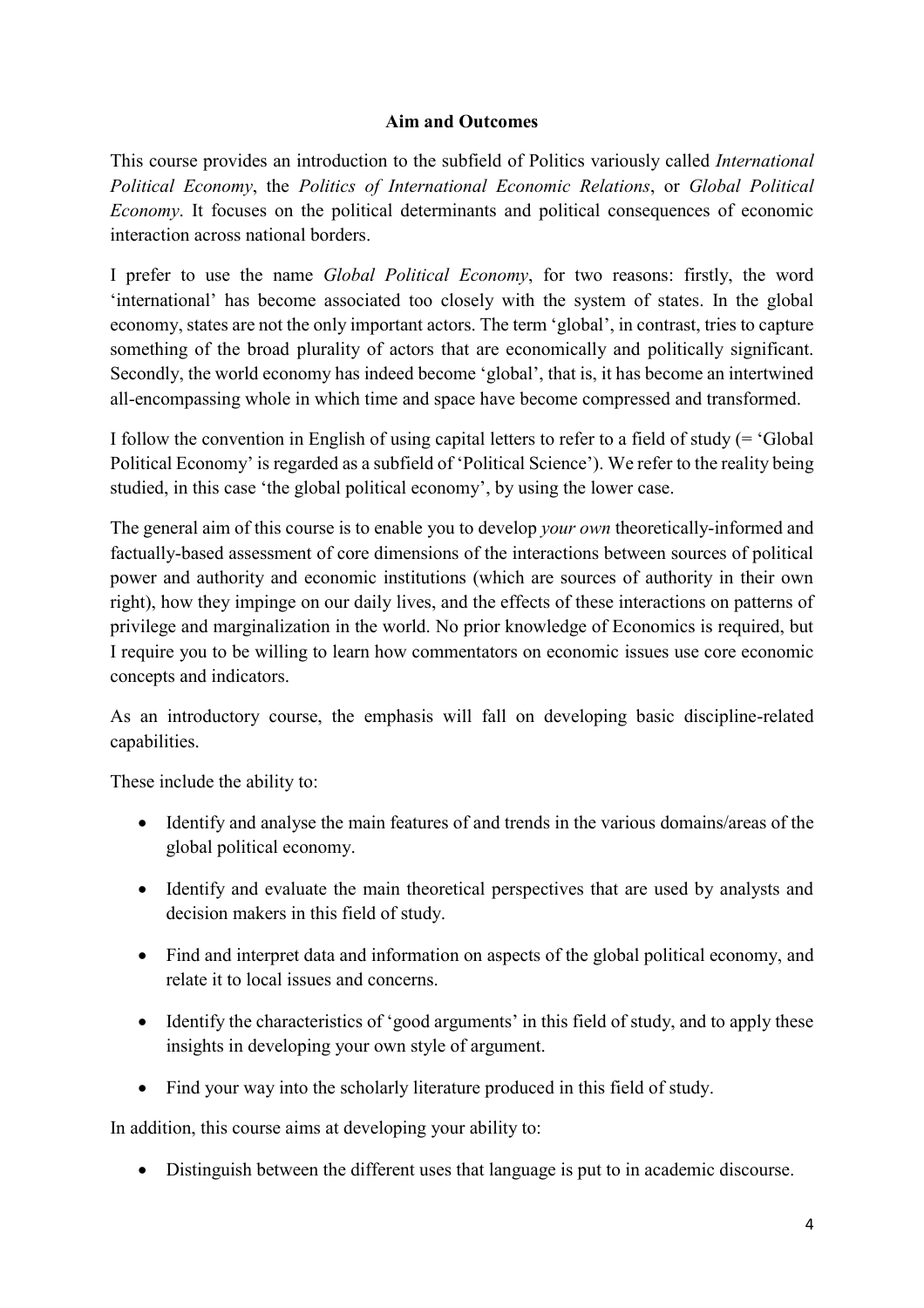- 'Work with' ideas, that is, understand and apply concepts and theoretical constructs in order to aid your understanding of an issue.
- Participate in reasoned discussions on issues of the day ('reasoned' implies an ability to define concepts clearly, to argue systematically, and to use appropriate evidence and warrants to back up your claims.)
- Think independently and critically.
- Solve problems by investigating a research problem and systematically generating reasonable and creative solutions based on research.
- Communicate and present your insights/findings clearly and systematically.
- Interpret and correctly use economic concepts and data, and present the latter in figures and graphs.

# **ASSESSMENT**

To be successful in this course a student has to prepare for, attend, and participate in all the lectures, tutorials, and student presentations and **achieve an overall pass mark in all the assessed components combined.**

### *Class-project paper (x 5) 30% of final mark*

**There are no formal lectures in this course**. Instead, formal lecture times (and some tutorials) will be used as "class projects". Through these projects, the lecturer and students together explore potential answers to core questions of Global Political Economy. You are encouraged to bring your laptop and/or mobile phone to class to assist with in-class research for these projects. After the 1<sup>st</sup> class on a class-project theme, I expect you to do some independent research on the theme in preparation for the 2<sup>nd</sup> class. After the 2<sup>nd</sup> class discussion, you have to compose and type a class-project paper, based on the class discussions and your own research. **This class-project paper is due on the Friday following the 2nd class discussion, on or before 2pm** (submit in 200-level Politics assignment drop box, 4<sup>th</sup> floor of Arts Building). You do not have to append an "Assignment Declaration" to your class-project papers. Just type your name and student number below the text.

One item of compulsory preparatory reading per class-project theme is prescribed, and you *must* do that reading before the class.

See below for an outline and an example of what a good class-project paper should look like.

Requirements to be met in class-project papers: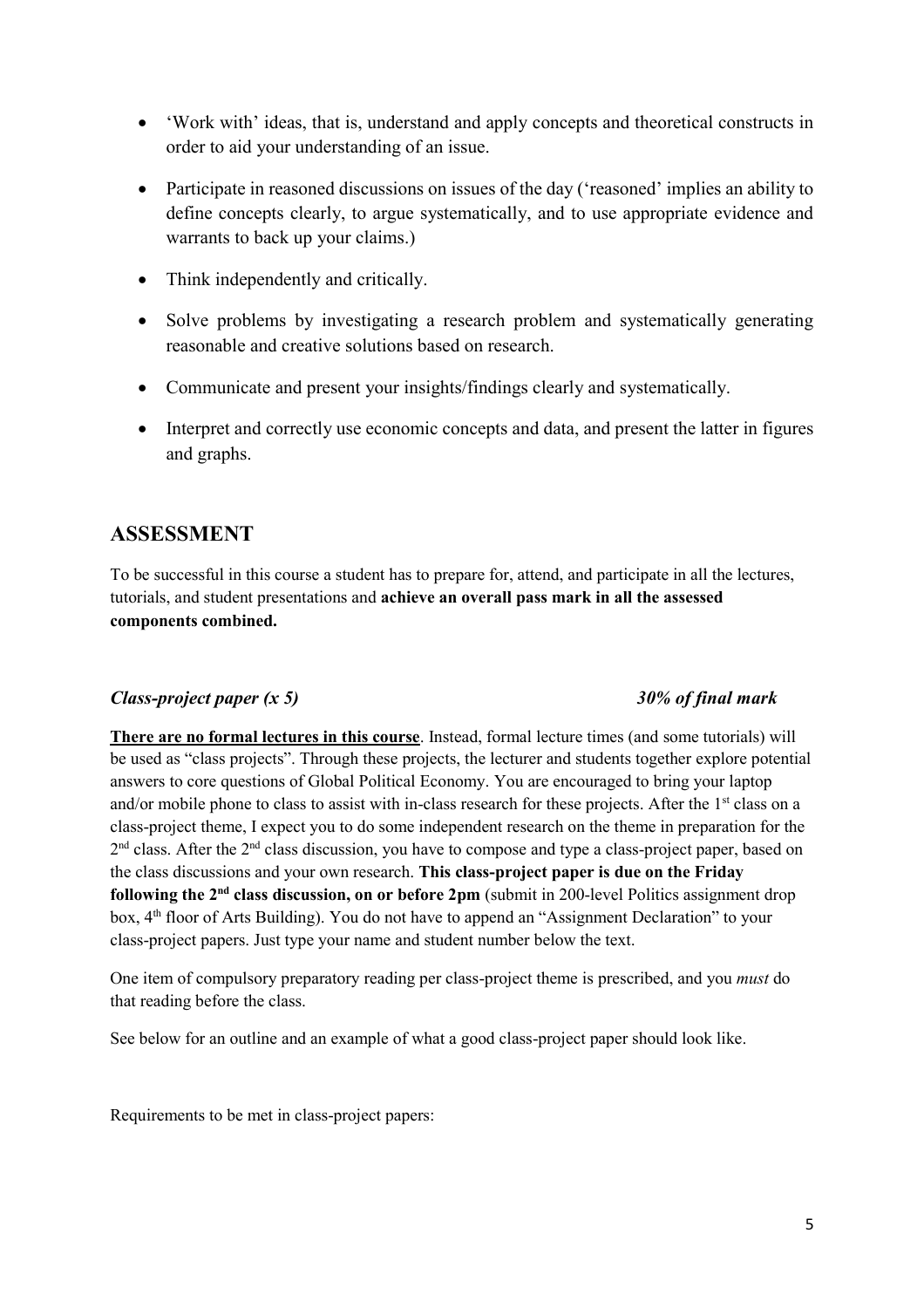- The purpose of the class-project paper is to formulate an answer to the question posed in the programme below. This answer, and feedback that you receive on it, provides the material that you have to prepare for the exam.
- Length: 600-700 words (excluding sources). Use short sentences and short paragraphs. Avoid the passive voice ("why was the road crossed by the chicken") and avoid jargon.
- No citations/references required in text, but sources used must be listed. No limit on number of sources.
- At least **ONE** of the sources must be an academic, peer-reviewed article (to be located via Library article databases). If you are not sure if an article is acceptable, please ask me.

You will receive a mark out 6 for each class project, but this mark is awarded only if you:

- (a) Did the initial reading
- (b) Attended the class discussions in which the class project was discussed
- (c) Handed in your paper on time (see above).

#### *Group Presentation 25% of final mark*

Each student will have the opportunity, as member of a group, to prepare and present on a designated theme. Presentations must be 20-30 minutes in length, and must contain:

- An interpretive discussion of the theme and why this theme is important
- An overview of the most important insights gained from the readings and additional research
- A set of conclusions and a statement of 2 topics/questions for further discussion, listed in order of importance, combined with explanations of why they are important.

In addition, presenters must prepare a brief *handout* containing:

- *An abstract/summary of 600 words of the main points made in the presentation*
- *Two questions/topics for further discussion*
- *A bibliography that lists the literature that you used. Make sure that this literature also includes sources relevant to the questions/topics for further discussion*

Handouts must be distributed at the beginning of the relevant lecture.

#### *The quality of the Handout will be considered as part of the overall assessment of the presentation*.

You are welcome to make use of audio-visual aids in presentations.

Sources: You have to research the theme and find your own sources. Please use the article databases on the Library website (such as ProQuest) to locate peer-reviewed, trustworthy publications on your theme. You will be assessed on how robust your information/sources are.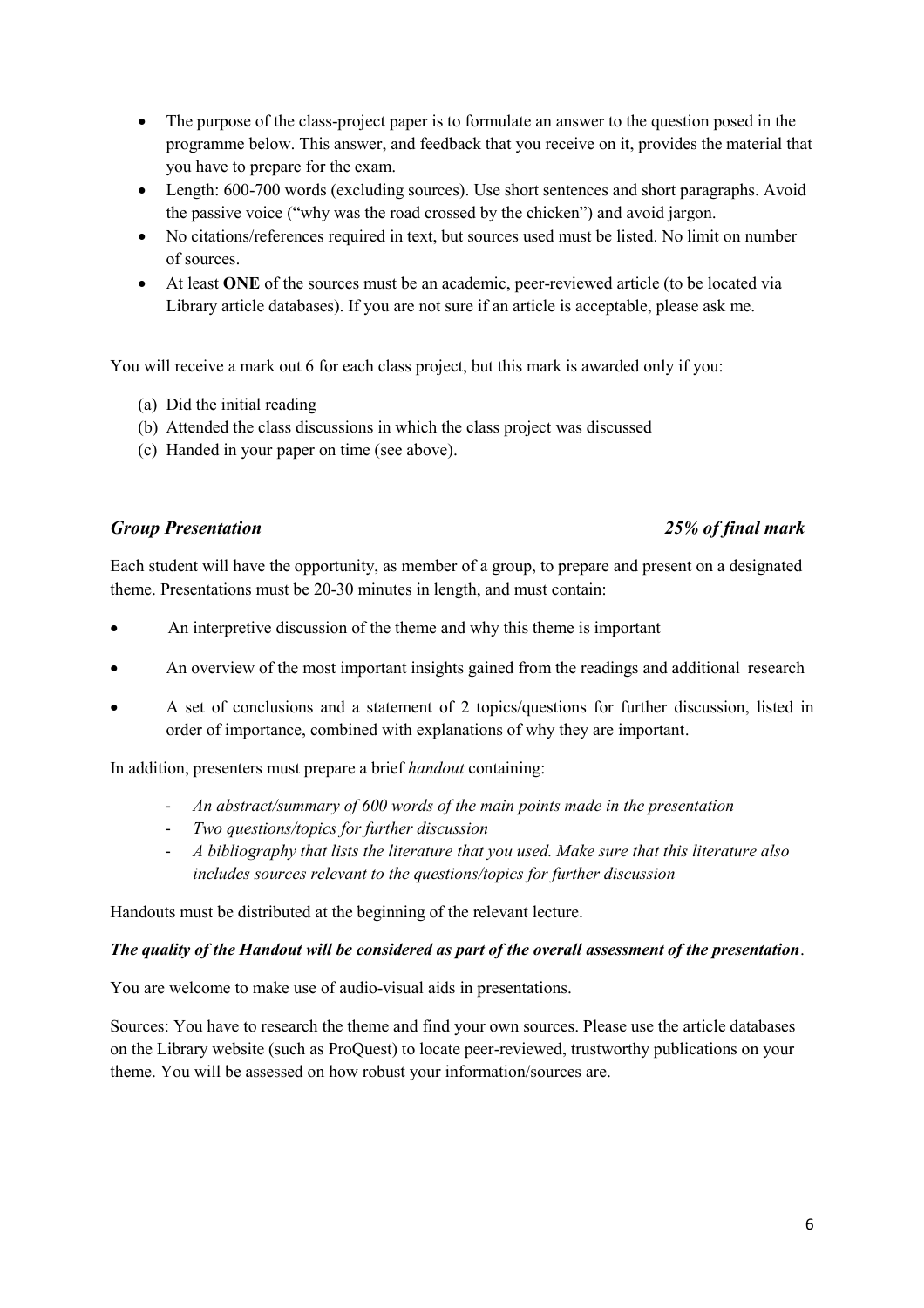*Criteria for assessment* (in order of importance)

- Clear conceptualisation/definition of core concepts
- Ability to summarise main dimensions of the issue/theme clearly and succinctly
- Coherence and clarity of the central argument
- The degree to which data/information sources used are up-to-date
- Insight into contemporary and local relevance of the issue/theme
- Clear and persuasive verbal presentation
- Quality of the handout, including clarity of questions for further discussion (Quality = *clear, systematic, and informative*. See also requirements listed above)

*I run a tutorial/discussion for each presentation group on Tuesdays at 2pm, two days before the group presents.*

*I expect presentation groups to do their own research and use a wide array of sources. Please do the relevant research and planning of your Presentation BEFORE the tutorial/discussion on your theme.*

#### *Written presentation evaluations 15% of final mark*

You can earn an additional 15% by submitting an evaluation of three of the six presentations that you are not responsible for. **Three evaluations must be submitted to be considered for this mark**, and each of the evaluations will be marked out of 5.

Your evaluation must be based on the presentation criteria as set out above, and should not be longer that 350 words (one page). Evaluation of one presentation must be submitted by 2pm on the Tuesday following the presentation – submit in POLS 200-level dropbox,  $4<sup>th</sup>$  floor, Arts Building). No need to use references, except if you directly cite a source.

In an evaluation, one usually provides a brief summary of the main point of a presentation, and then assess the presentation using one or more of the criteria listed above (see "Group Presentation"). If you think a presentation group did particularly poorly, please tell me how you would have approached the presentation if you were in the shoes of the presenters.

#### *Tutorials*

Six tutorials are used to develop your insights into various aspects of the Global Political Economy. Each of tutorials 2-6 will address a question that you have to prepare for the exam, so it is in your own best interest to participate in tutorials.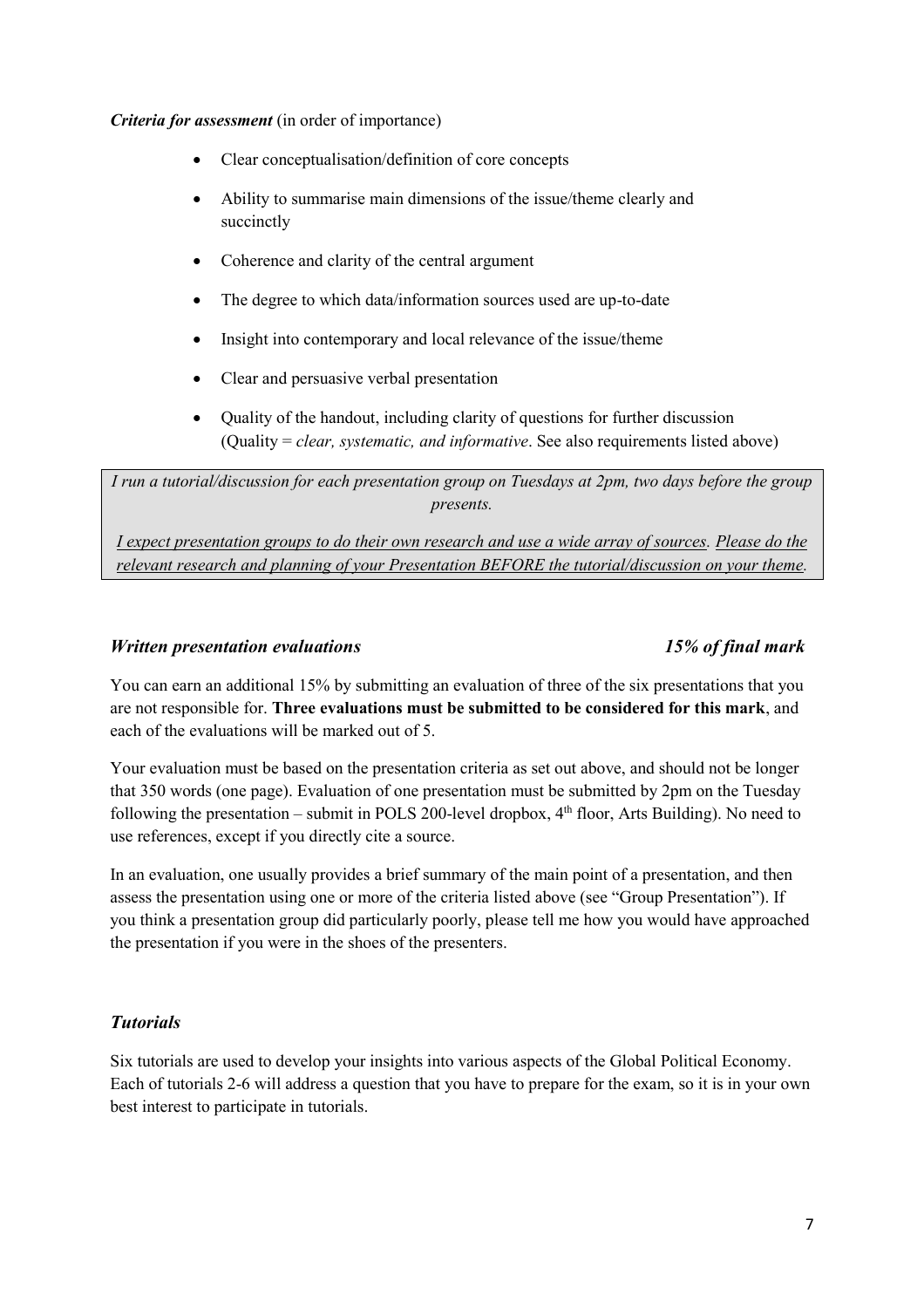### *Exam 30%*

A two-hour written exam contributes 30% of your final mark. The exam counts out of 250. The exam covers the whole course, including the class projects, questions discussed during the tutorials, and the group presentations. Questions related to the class projects will count out of 100 marks, while those related to the presentations and the tutorials count out of 50 marks. In preparing for the final exam you will have to prepare one question of your own wording for each of the presentation themes.

The answer to a 50-mark question in the exam will usually be 2-3 handwritten pages long, while the answer to a 100-mark question will be 5-6 handwritten pages long. However, plan your answers according to the TIME allocated in the exam, and not according to these approximate length guidelines. So, answering a 50-mark question should take you no longer than 20 minutes, while you should spend 45-50 minutes on a 100-mark question. **The quality of answers is more important than length**, **so use your time to plan your answers and carefully formulate your sentences. Use paragraphs to separate points/arguments that you make. The exam is as much a test of your ability to write clearly and persuasively as it is a test of your understanding of the content of the paper.**

The following are the criteria that I use in evaluating exam answers (in order of importance):

- Does the answer develop a solid argument (that is, does it make a clear and unambiguous statement/claim, does it back this claim up with relevant evidence and warrants for this evidence, and does it take note of possible counter arguments)?
- Are important concepts defined clearly?
- Is the content of the readings, class discussions, presentations, and/or tutorials addressed in the answer? (NB: I do not want you to simply memorize and repeat what is in the readings, presentations, and tutorials/lectures. Rather, prove to me that you can engage critically with the content of the lectures/readings/presentations.)
- Is the answer to longer questions (100 marks) in the form of an essay, with an introduction, a conclusion, and clearly demarcated paragraphs?
- Are formulations and sentence construction clear and unambiguous?
- Are answers legible?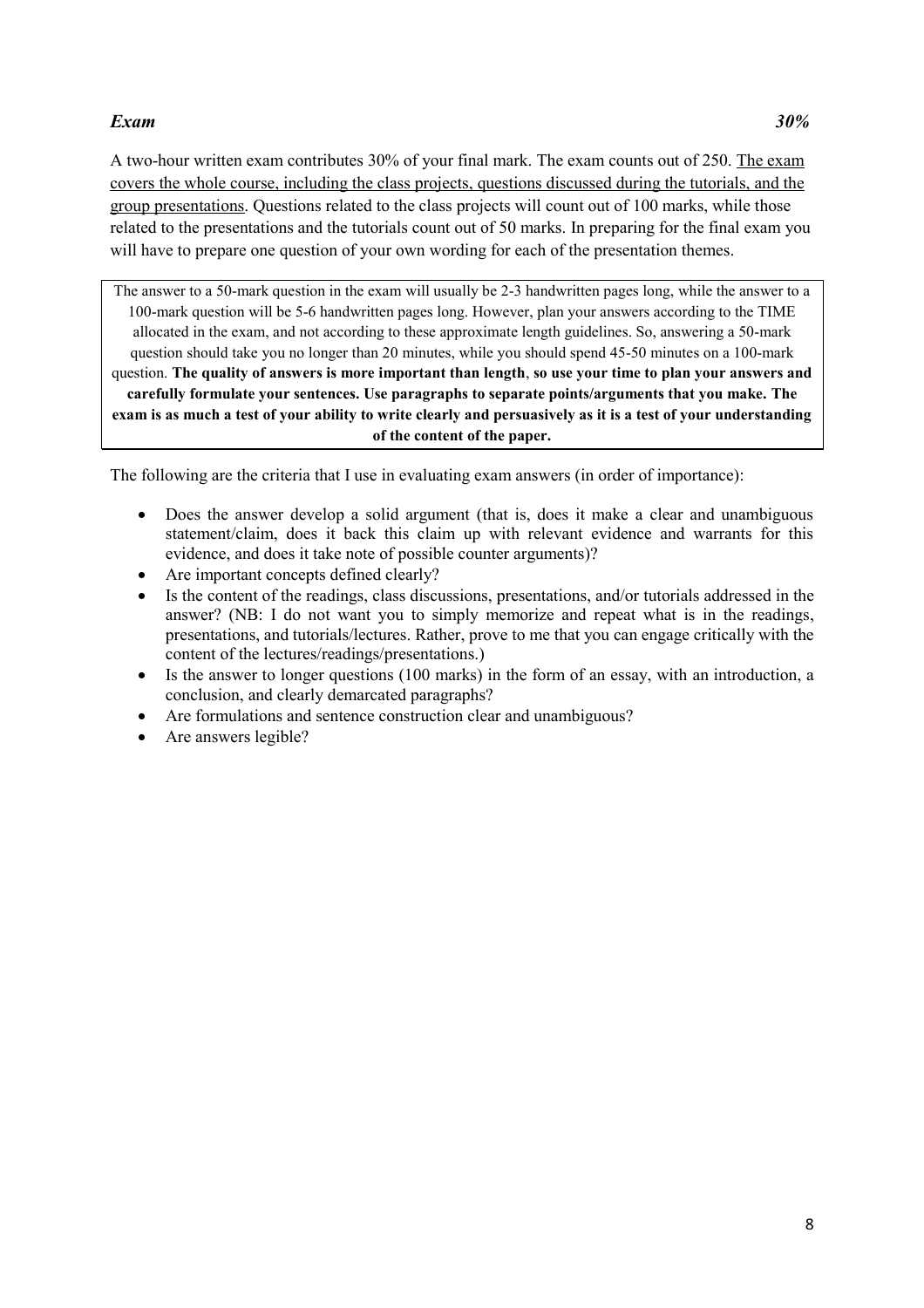### *OUTLINE & EXAMPLE OF CLASS-PROJECT PAPER*

#### *Outline (your class-project papers must have these components)*

#### **1. State the question as clearly as possible.**

Let's say the first question that you have to discuss is "*What has been happening to global poverty since 1980?"* Obviously, this question is not precise enough, as there might be difference between "relative" and "absolute" poverty, and between "extreme" and "moderate" poverty. So, your first step must be to come up with a clear, unambiguous re-statement of the question that your class-project paper will deal with. In addition, *define the core concept(s) used in the question formulation* (in this example, the meaning of "global" is not obvious. Define it, and distinguish it from "international".

#### **2. Briefly summarise responses that you located in your research.**

These responses could be different opinions expressed in the literature, and/or they could be potential logical/theoretical responses to the question.

**3. If there are conflicting viewpoints, tell the reader which of you agree with, and summarise the reasons why.** (If necessary, you might also have to show why the alternate view(s) is/are wrong.

#### **4. Conclude by stating your answer to the project question as briefly, and as clearly as you possibly can.**

**5. List sources**

*An example of what a class-project paper could look like:*

Question to be discussed: *Does corruption worsen income inequality*?

#### Philip Nel (2018)

1. "Corruption" refers to a wide variety of practices (often categorised as "grand" vs "petty") that abuse entrusted authority for personal gain. The prime example of "petty" corruption is "bribery". For reasons that will become clearer, I focus on the latter and rephrase the question to*: "Does bribery worsen income inequality?"*

"Bribery" is used here to refer to the practice of illicitly demanding/paying a fee to access a public good (such as a public utility, a license, a legal pardon, a health service, and/or an education service). I distinguish between "bribe takers" and "bribe payers."

"Income inequality" refers to the relative dispersal of income between the residents of an economy. I distinguish between pre-tax income (market) income, and post-tax and -transfer (disposable) income).

2. The majority view in the literature is that bribery is a practice that harms the interests of the poor, as they have to pay more for "public goods". The middle class and rich also pay bribes, but the marginal cost to the poor is larger than to other classes, making them relatively poorer. Income inequality worsens as a result. Also, because bribery is often used by the rich and middle class to avoid taxes, the state has less revenue to redistribute to the poor, thus missing the opportunity to reduce income inequality through fiscal means.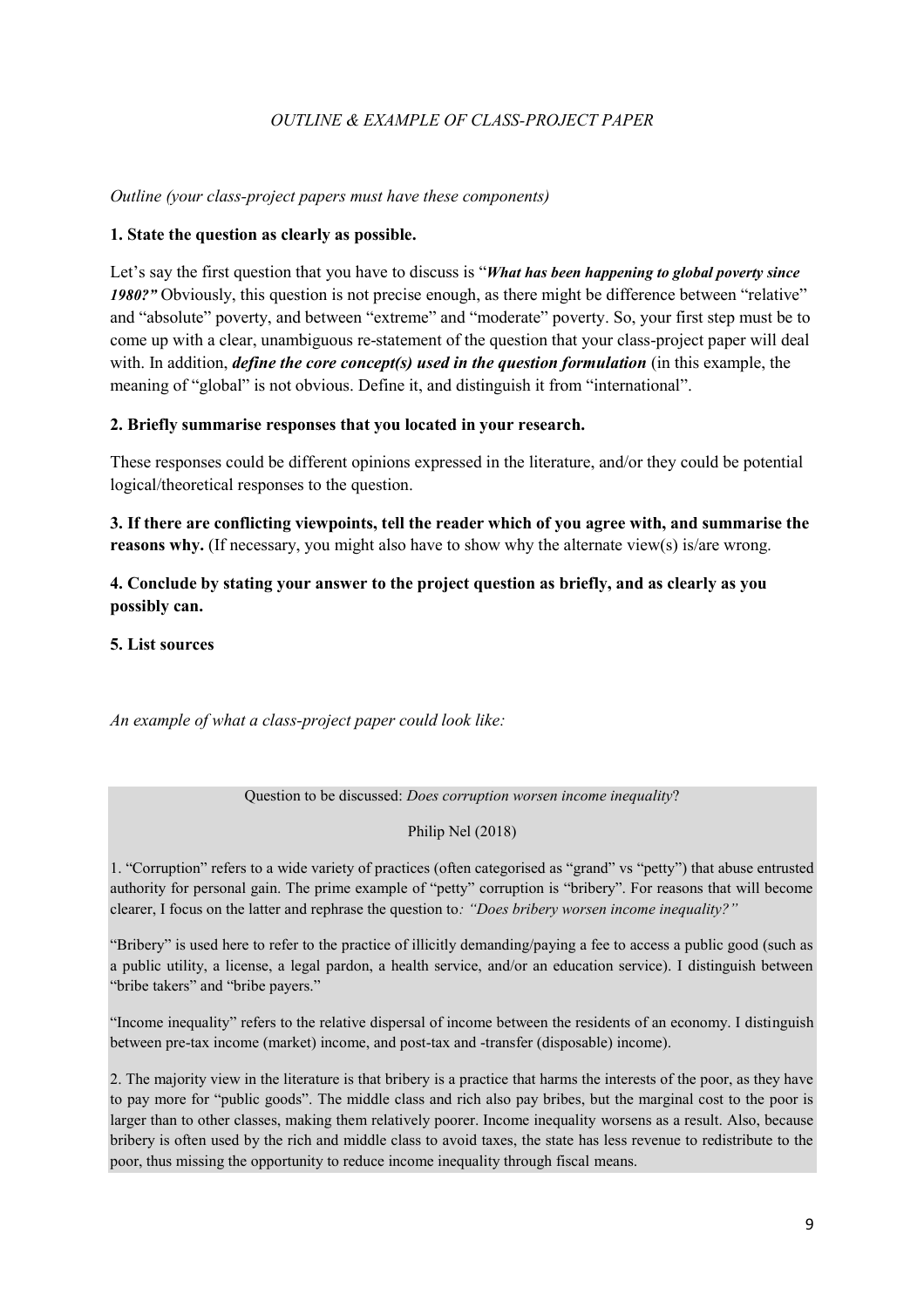An alternative view states that bribery can also be a tool that bribe payers use to gain access to commercial opportunities that they otherwise would not have. Bribe paying can be a rational response in situations where income-generating opportunities are limited, maybe because of a general lack of development, a small formal sector, and/or scarce employment opportunities. To generate an income, poor entrepreneurs turn to the informal economy. To open a small informal business, they have to pay bribes to get access to water/electricity, to be allowed to operate, and to get authorities to turn a blind eye to breaches of health and safety rules. Where the formal sector of the economy is small, bribes can assist the poor in augmenting their income, thus improving their income share relative to the rest. This applies to developing countries more than to wealthier states.

3. Which of these two viewpoints should we accept? Ultimately, one will have to do an empirical test to see what the data on bribery and income inequality can tell us. As I cannot undertake that empirical investigation here, *I want to explore the possibility that both positions are correct, but that their "correctness" refers to two different dimensions of income inequality*.

I distinguish between market income and net (disposable) income. The former refers to the income that a household (individual) receives from their productive activities, rents, and interest received. It is possible that some households, whose members cannot find work in the formal sector, or who do not have the means to start a formal business, turn to the informal economy to gain income. As access to the informal economy may depend on their willingness to pay a bribe, it is possible that poor households augment their income through this channel. As their market income thus increases relative to other income groups, inequality may be lower in societies where bribery is common.

However, this effect may be reversed when we look at net (disposable) income, that is, the income of a household after tax has been paid and after transfers have been received. Normally, disposable income inequality is lower than market income inequality, because the state uses tax revenue to transfer income/goods to the poor. Paying bribes to avoid tax (and other forms of tax avoidance) leaves less to redistribute to the poor. This is typically the case in many developing countries.

4. Thus, my answer is: "*It all depends*." If there is a small formal sector and few employment opportunities, bribes may help the poor to augment their market income. However, their *disposable* income may be less than it otherwise could be. A small formal sector generates less revenue for the state, and tax avoidance can worsen this further. The state has less to redistribute, and the poor thus receive less in income transfers from the state.

(699 words, excluding sources)

#### 5. Sources:

Dobson, Stephen and Carlyn Ramlogan-Dobson (2012), Why is Corruption Less Harmful to Income Inequality in Latin America? In: *World Development* 40, 8: 1534–1545.

Justensen, Mogens and Christian Bjornskov (2014), Exploiting the Poor: Bureaucratic Corruption and Poverty in Africa, in: *World Development*, 58, 106-115.

Meon, Pierre-Guillaume and Laurent Weill (2010), Is Corruption an Efficient Grease? In: *World Development*, 38, 3, 244–259.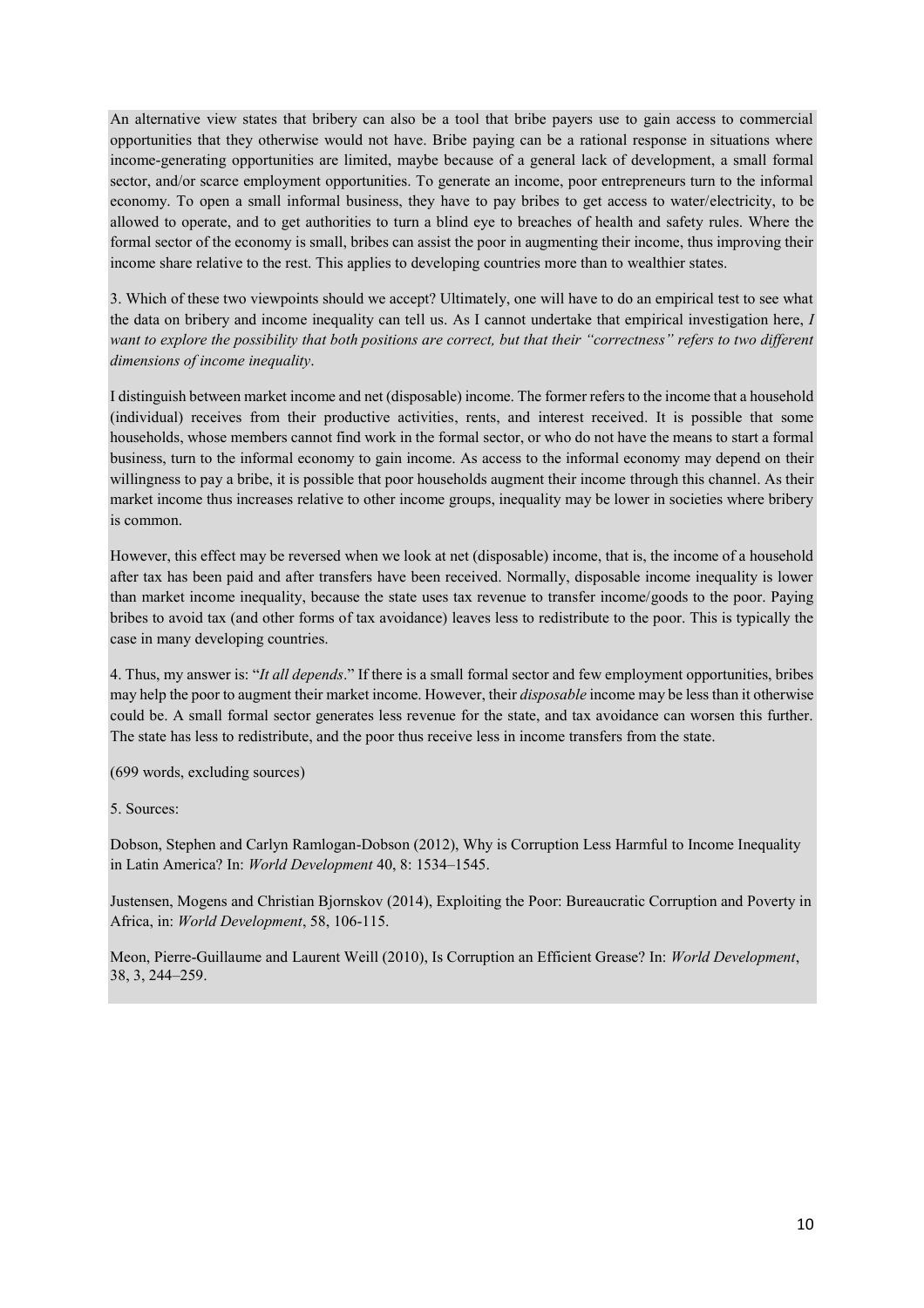#### **Assistance for Students**

#### **Class Representatives**

You will be asked to nominate class representatives who will meet with the Head of Department to provide feedback on each course. This is an important role which is valued by the department and can be added to the service section of your CV. OUSA provide training and resources.

#### **ADDITIONAL SUPPORT**

Any student should feel free to approach their tutor or lecturer, if they are having any problems or concerns with a course.

#### *1. Student Learning Centre*

The Student Learning Centre at the University of Otago provides support for students in reading, writing, study skills, note taking and much more. They even provide individual essay consultations and can assist with your grammar and essay planning. Check their website for information and contacts: <http://hedc.otago.ac.nz/hedc/sld.html>

#### *2. Maori and Pacific Students*

Department contact: Prof Philip Nel Email: philip.nel@otago.ac.nz Tel: 479 8665 Room: 4N10, 4th Floor, Arts Building Humanities Division contacts:

Ana Rangi is the Kaiāwhina Māori – Māori Student Support Officer for the Division of Humanities. She is of Ngāti Porou/Ngāti Kahungunu/Whakatōhea/Ngāti Kuia/Ngāti Koata descent, and originally from Christchurch. Her contact details are: Room 5C9, 5th Floor, Te Whare Kete Aronui (Arts Building) Email: [ana.rangi@otago.ac.nz](mailto:ana.rangi@otago.ac.nz) Tel: 479 8681

#### *3.* **Library Support**

*Politics Library Liaison* Office: Central Library (ask for Politics at the Lending and idesk) Phone: 479 8976 Hours: Monday 10.00am – 1.00 pm (or by appointment) *Library Search Video Tutorial* This 3 minute video covers the basics<https://unitube.otago.ac.nz/view?m=qlUI54rkNHj> *Self Help resources* This guide offers tips and techniques in developing independent research & information skills. <http://otago.libguides.com/selfhelp> *Library Website* The Library website provides online access to resources and services, including the Catalogue, Library Search, Article Databases, Group Room Bookings, Hours, Library Locations, Library News, New Books, Exam Papers, Subject Guides, and more! Library Website:<http://www.otago.ac.nz/library> *Politics Subject Guides* These guides will help you find information for your assignments including articles, books, websites and more!

#### <http://otago.libguides.com/politics>

*Ask a Question*

Library staff at any Lending and i-desk are available Monday to Friday, 9am to 6pm. Try these people first to answer any questions you might have about using the Library and its resources. Phone: 64 3 479 8910 Email: [ask.library@otago.ac.nz](mailto:ask.library@otago.ac.nz)

*Study Smart*

The Study Smart tab in Blackboard offers advice and links to services and resources to help you with your studies. It includes information about the Library, Student IT and the Student Learning Centre.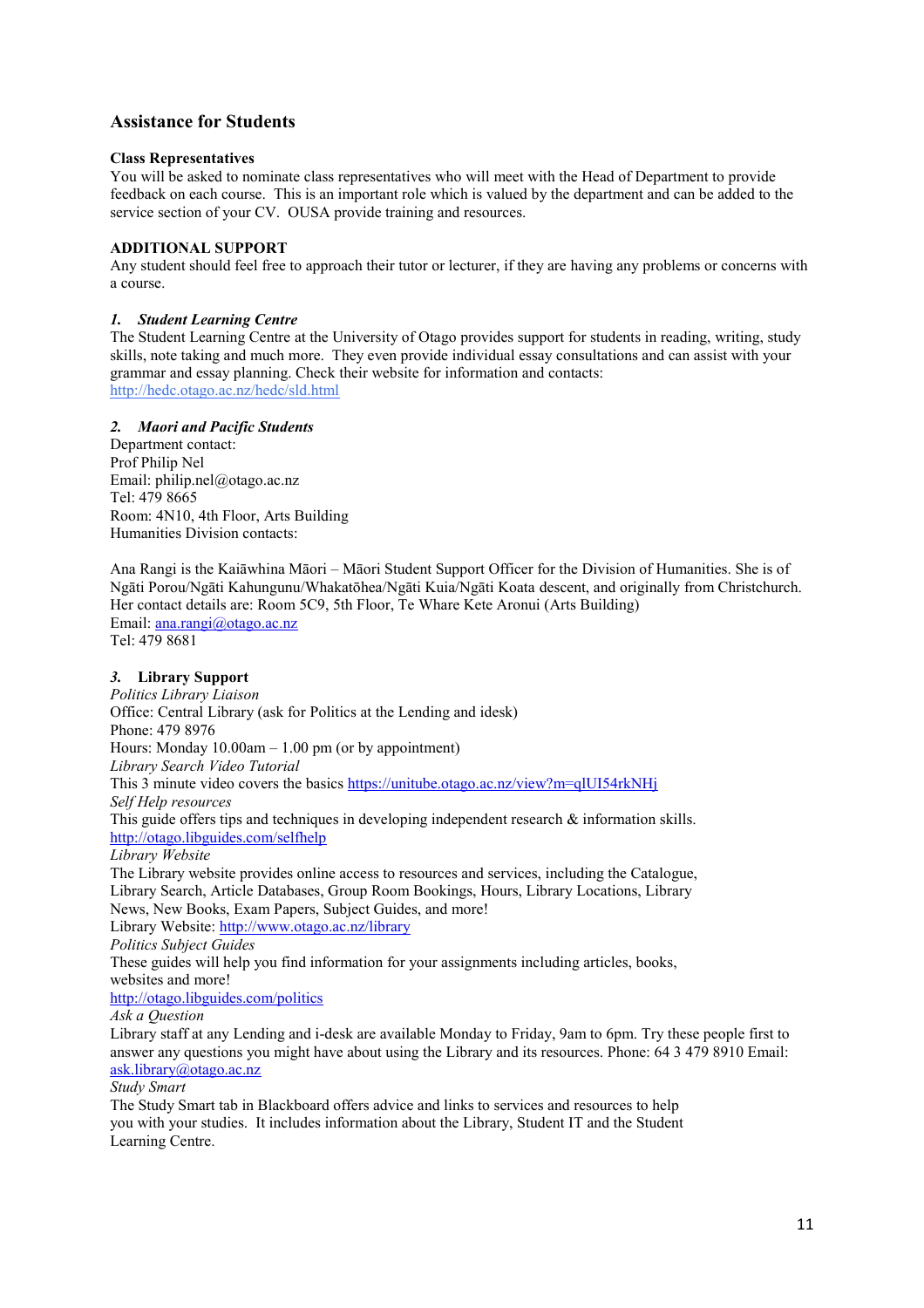#### **Referencing Guide: Using the** *International Studies Association* **Style**

**.** *The following is a suggested citation and referencing style. You can use any standard style, as long as you do it consistently and with due observation of its conventions.*

> *Information on other citation and reference styles is available at:* <http://www.otago.ac.nz/library/referencing/index.html>

#### **ISA Citation and Reference Style**

#### **Citations**

All citations should be specified in the text in the following manner:

(a) If the author is named in the text, cite by year of publication:

... Emile Durkheim (1966) has suggested...

(b) If the author is not named in the text, cite by last name and year of publication:

... It has been noted (Zinnes 1979) that...

(c) If necessary, pagination should follow the year of publication, separated by a colon:

- ... It was argued (Modelski 1983:22) that by...
- (d) Dual authors should be joined by "and"; multiple authors should be listed in full on first citation and indicated by et al. thereafter:
- ... Other approaches (Snyder and Diesing 1977:392-97) concede...
- ... Many assume (George et al. 1971:271-72) that...

(e) If an author has multiple references for any single publication year, indicate specific works by use of lower case letters:

... On the one hand (Lacan 1974a:45, Derrida 1977b:22) it is...

(f) Series of references should be enclosed chronologically within parentheses and separated by commas with multiple works in the same year listed alphabetically by author:

... Proponents of the position (George 1982, Holsti 1983, Starr 1983) and many...

(g) Citations from electronic sources: Citations for information found on the World Wide Web, an e-mail message, a listserv message or other electronic forms should follow the common in-text pattern of author, year and, if available, the page number. If the electronic source does not have page numbers, it is appropriate to use internal divisions such as section numbers or chapter headings to assist the reader in finding the original information.

… (CIA 1999, Afghanistan/Government)

#### **References**

The reference form is modified from the *Style Manual of the American Political Science Association* (Draft 1985) prepared by the APSA Committee on Publications. Works should be listed alphabetically by author, or by institution or title of any material not attributed to a specific author or authors. References should conform to the following format:

#### *[NOTE: ISA prefers the use of full first names of authors, but you are welcome to use initials only]*

(a) References to **books** should list author(s), year, title, place of publication, publisher:

Von Mises, Ludwig. (1983) *Nation, State, and Economy: Contributions to Politics and History of Our Time,* translated by Leland B. Yeager. New York: New York University Press.

Strunk, William, Jr., and E. B. White. (1979) *The Elements of Style*, 3rd ed. New York: Macmillan.

(b) References to **journal articles** should list author(s), year, and title of article, journal name, volume, issue, and inclusive pages:

Anderson, Benedict. (1983) The New World Disorder. *New Left Review* 193 (6): 3-13.

(c) References to **works in edited volumes** should list author(s), year, essay title, volume title, volume editor(s), inclusive pages, place of publication, and publisher: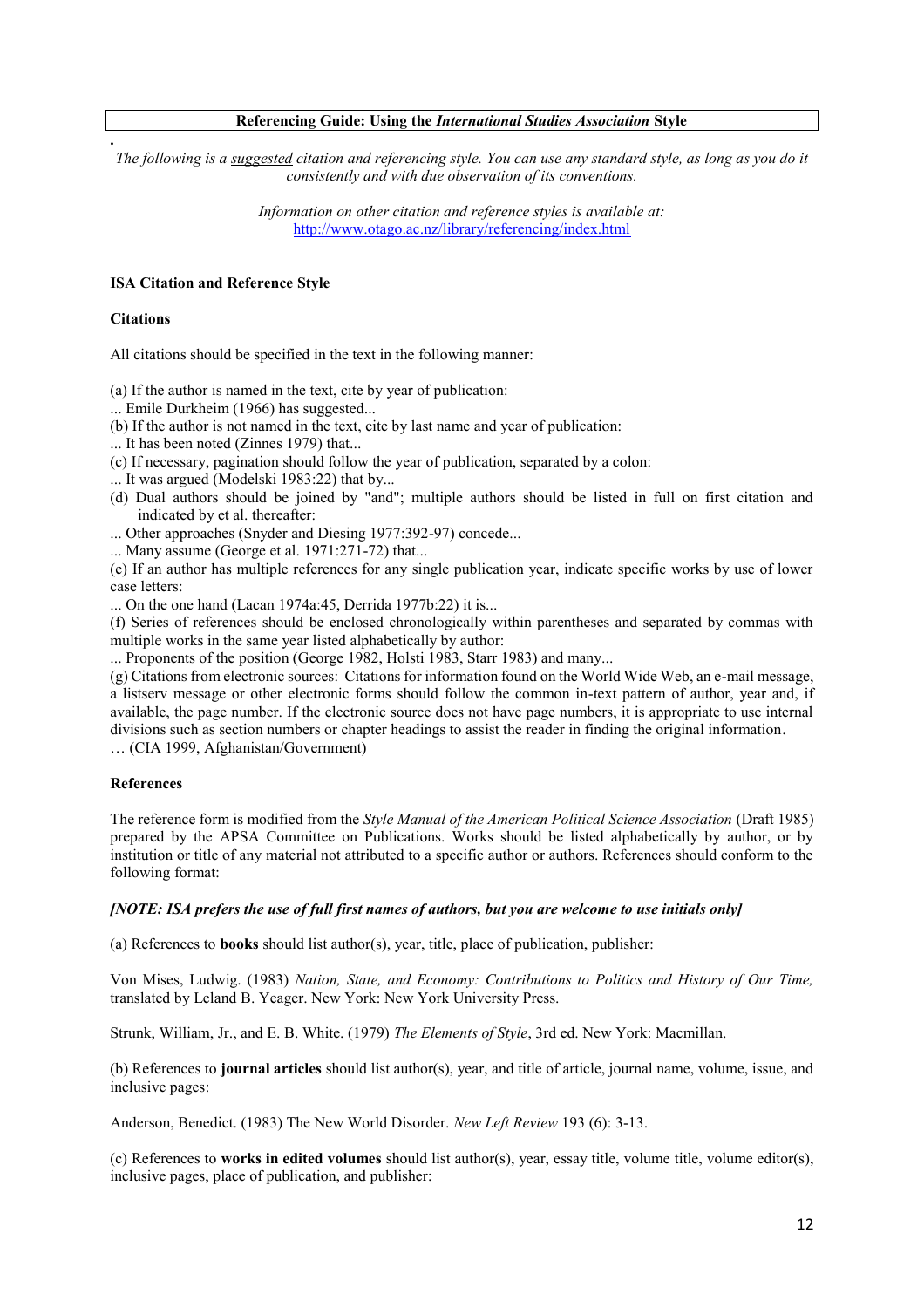Weber, Max. (1984) Legitimacy, Politics and the States. In *Legitimacy and the State*, edited by W. Connolly. New York: New York University Press.

(d) Reference to **monographs** in a series should list author(s), year, title, series title, place of publication, and publisher:

Fromkin, Morris (1968) *The Limits of Recognition.* Singer Series on Law and International Society. New Haven, CT: Sanger.

*European Convention on Transfrontier Television*. (1990) European Treaty Series No. 132. Strasbourg: Council of Europe.

(e) References to **newspaper and magazine articles** should list author(s), date of the article, title, and magazine or newspaper.

…Authored article:

Sanger, David E., and William J. Brood. (2004) From Rogue Nuclear Programs, Web of Trails Lead to Pakistan. *New York Times*, January 4.

…Anonymous author:

*Economist.* (2003) The Shadow Men, April 26.

Use the in-text citation: (The Shadow of Men 2003)

(f) References to **Translations into English** should list author(s), date, title, and translator's Name etc. (see example below):

Freud, Sigmund. (1961) "The Ego and the Id." In John Strachey, ed. and trans. The Standard Edition of the Complete Psychological Works of Sigmund Freud. Vol. 19, London: Hogarth Press. (Original work published in 1923.)

(g) References to **sources in foreign languages** should list the English translation of titles of books and articles (in brackets, just after the original title); do not translate the names of well-known periodicals. Romanized or foreign language words after the first word (except for proper names and for nouns in German) normally begin with small letters.

(h) References to **Government Documents** should list "author(s)" and date, title (underlined) and the term, session, place of publication, and publisher:

…U.S. Congress, House. June 5, 1983. Congressional Record. 98th Cong., 1st sess. Washington: Government Printing Office.

…U.S. Congress, Senate Committee on Foreign Relations. April 1984. Report on Covert Aid to Central America. 98th Cong., 2nd sess. Washington: Government Printing Office.

…Reagan, Ronald. 1981. Papers of President Ronald Reagan. Washington: Government Printing Office. …United Kingdom. 1879. Hansard Parliamentary Debates. 3rd ser., vol. 249.

(i) References for **electronic sources**:

…World Wide Web: The reference listing for a WWW citation should contain the author's name; date of publication or last revision; title of document; title of complete work (if applicable); URL; and date of access in parentheses:

Talbot, Strobe. (1999) The New Europe and the New NATO. Available at [http://www.mtholoyke.edu.](http://www.mtholoyke.edu/) (Accessed February 15, 2005)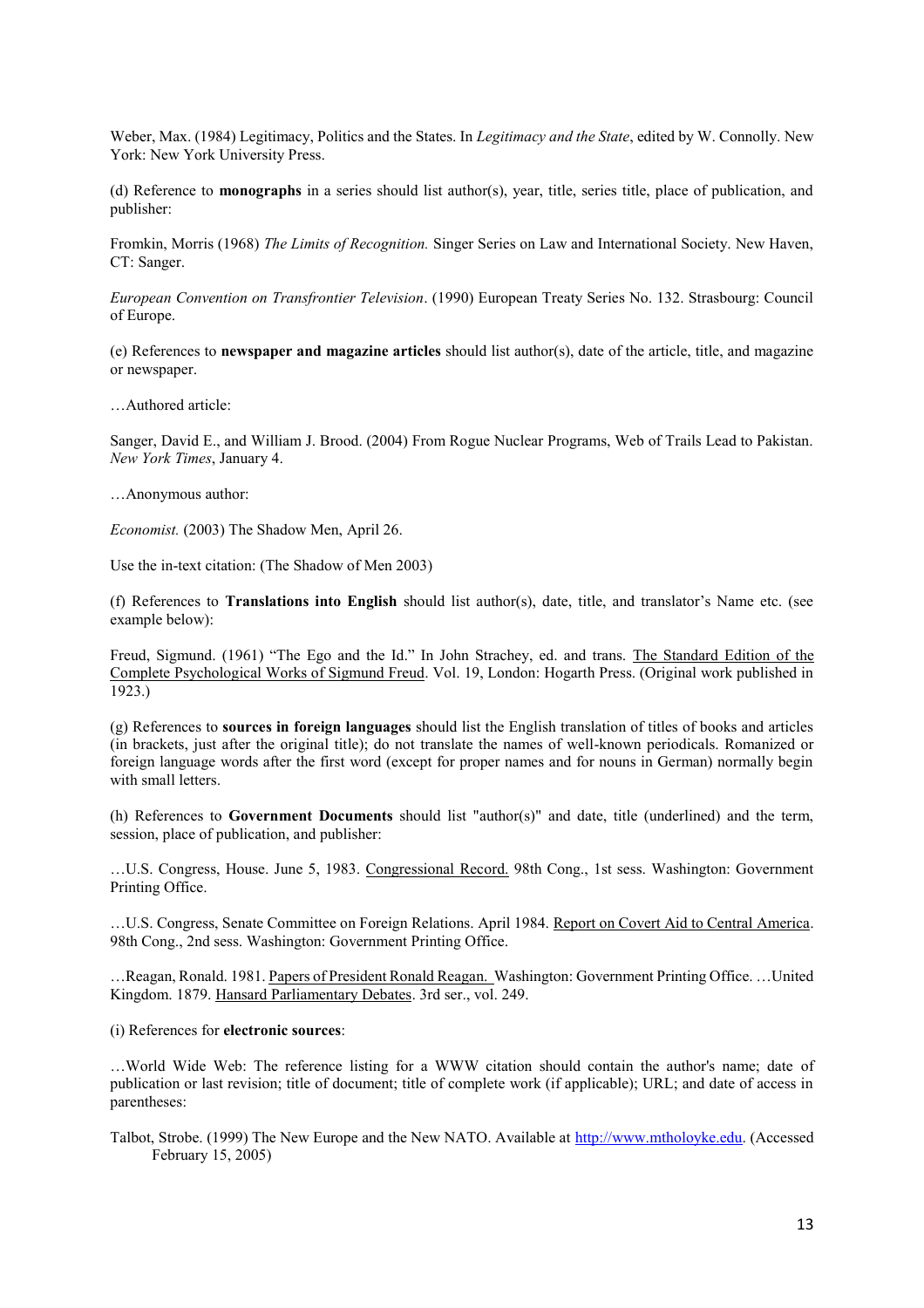Buzgalin, Alexandr. (2002) Russia and America: A New Twist in the Confrontation? Prism 8 (3): www.Jamestown.com.

…Email Message: To document an email message, you need to provide the author's name; the author's email address, in angle brackets; the date of publication; the subject line from posting; the type of communication (personal email, distribution list) in square brackets; and the date of access, in parentheses:

Albright, M. <albright@state.gov> 1999, Jan.5. Statement on Cuba [Personal email]. (1999, January 29)

…Newsgroup Message: To document a newsgroup message, you need to provide the author's name; the author's email address, in angle brackets; the date of publication; the subject line from posting; the name of the newsgroup, in angle brackets; and the date of access, in parentheses:

Stratfor. <alert@stratfor.com>, 1999, Jan.29. Thailand/Myanmar. <STRATFOR/Global Intelligence Update> (1999, January 29)

(j) References to **television and radio programs** should list the station, date, and title of show:

…CBS News. November 18, 1984. Sixty Minutes.

…National Public Radio. September 10, 1984. All Things Considered.

#### **Quotations**

Quotations must correspond exactly with the original in wording, spelling, and punctuation. Short quotations within the text should be noted by quotation marks; longer quotations or extracts should be indented from the left margin and require no quotation marks. Changes and additions to quotations should be identified by bracketing; ellipses (...) should be used to identify omissions; emphasis added should also be indicated.

#### **Text Footnotes**

Footnotes should be linked superscript numbers and cited by superscript numbers after punctuation (except in case of colon and semicolon). Footnotes appear at the bottom of the page as

<sup>1</sup>Text of footnote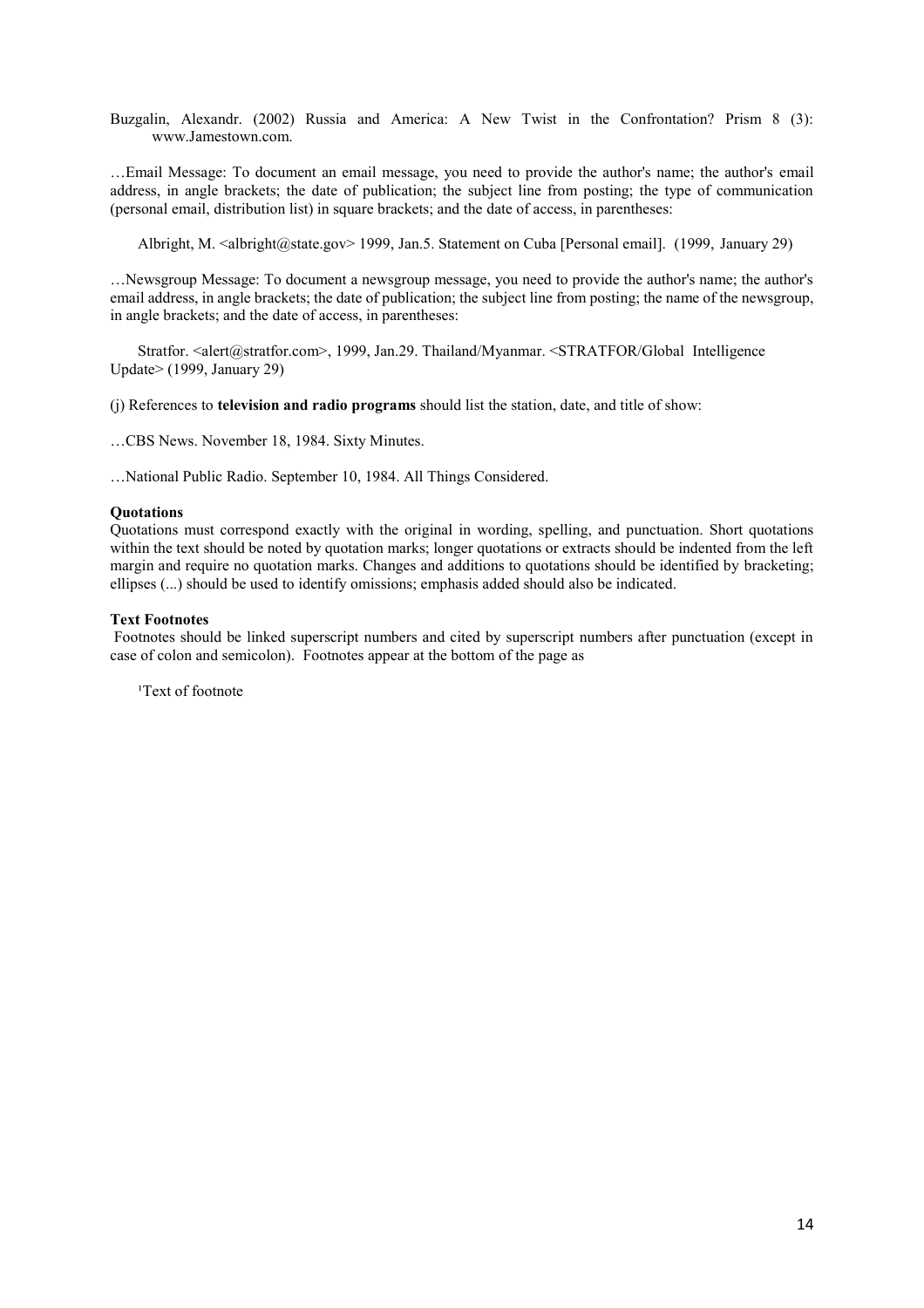### **PROGRAMME**

| <b>Dates</b>                   | <b>Class</b>                                                                                                                                             | <b>Class Readings</b>                                                                                                                                                                                                                                                                                                                                                                                  | <b>Tutorials</b>                                                    | <b>Tutorial activity</b>                                                                                                                                                                                                            |
|--------------------------------|----------------------------------------------------------------------------------------------------------------------------------------------------------|--------------------------------------------------------------------------------------------------------------------------------------------------------------------------------------------------------------------------------------------------------------------------------------------------------------------------------------------------------------------------------------------------------|---------------------------------------------------------------------|-------------------------------------------------------------------------------------------------------------------------------------------------------------------------------------------------------------------------------------|
| Week $9(26$ Feb $-2$<br>March) | Tues: Orientation<br>Thu: $1st$ Class project question: What<br>are the three most important features<br>of the global economy?                          | Thu: Project 1: "Global economics", Read<br>http://www.economicsonline.co.uk/Global econom<br>ics/Introduction to the global economy.html<br>& Brawley, M. (2009) "Globalization" in The<br>Princeton Encyclopedia of the World Economy,<br>available through Central Library, at https://search-<br>proquest-<br>com.ezproxy.otago.ac.nz/docview/189251383/694F<br>8735162D4ECAPQ/149?accountid=14700 | No tutorials                                                        | No tutorials                                                                                                                                                                                                                        |
| Week 10 (5-9 March)            | Tues: Complete 1 <sup>st</sup> class project<br>Thu: Lecture and discussion: <i>Has</i><br>globalization gone too far?                                   | Rodrik, D. (2017) Rebalancing Globalization, at:<br>http://j.mp/2y3YDKs<br>Walker, Andrew (2016) "Where on the elephant are<br>you?" BBC.com, at:<br>http://www.bbc.com/news/business-37542494                                                                                                                                                                                                         | Tut 1: How do we<br>explain populism?<br>(PN)                       | Discuss: Rodrik, Dani (2017) "Populism<br>and the economics of globalization,"<br>https://drodrik.scholar.harvard.edu/public<br>ations/populism-and-economics-<br>globalization                                                     |
| Week 11 (12-16 March)          | Tues: Lecture and discussion on<br>financial globalization (CC)<br>Thu: Start with class project 2: Who<br>gains from trade?                             | Project 2: Rudra, N & D. Tirone (2017) "Trade,<br>Politics, and the Poor: Is Sen Right and Bhagwati<br>Wrong?" Studies in Comparative International<br>Development 52:1-22 (Available through Library<br>electronic journals)                                                                                                                                                                          | Tut 2: Why is trade policy<br>politically so<br>controversial? (CC) | Discussion of Amadeo, K (2017) "Free<br>trade agreement pros and cons," The<br>Balance, at:<br>https://www.thebalance.com/free-trade-<br>agreement-pros-and-cons-3305845                                                            |
| Week 12 (19-23 March)          | Tues: Complete 2 <sup>nd</sup> class project<br>Thu: Start with class project 3: What<br>precipitated financialisation and<br>what are its consequences? | Project 3: Kotz, David (2008) "Neoliberalism and<br>Financialization." Unpublished paper, at:<br>http://people.umass.edu/dmkotz/Neolib and Fin 0<br>8 03.pdf                                                                                                                                                                                                                                           | Tut 3: Who elected the<br>credit rating agencies?<br>(CC)           | Discussion of Martin Kettle: "The credit<br>rating agencies are leading an assault on<br>nations and people", The Guardian,<br>https://www.theguardian.com/commentisf<br>ree/2010/dec/16/credit-rating-agencies-<br>downgrade-spain |
| Week 13 (26-30 March)          | Tues: Complete class project 3<br>Thu: Start with class project 4: Are<br>we experiencing another double<br>movement, as described by Karl<br>Polanyi??  | Project 4: Karl Polanyi (1944) The great<br>transformation: The economic and political origins<br>of our time, Beacon Press. Read the Introduction by<br>Fred Block, and Chapters 6 & 12, at:<br>http://inctpped.ie.ufrj.br/spiderweb/pdf 4/Great Tr<br>ansformation.pdf                                                                                                                               | Tut 4: Is capitalism<br>"natural"?<br>(CC)                          | Discussion of "How natural is capitalism,<br>exactly", Unlearningeconomics blog,<br>at.<br>https://unlearningeconomics.wordpre<br>$ss.com/2012/02/14/how-natural-is-$<br>capitalism-exactly/                                        |
| Week $14(2-6$ April)           | <b>Break</b>                                                                                                                                             |                                                                                                                                                                                                                                                                                                                                                                                                        | <b>Break</b>                                                        |                                                                                                                                                                                                                                     |